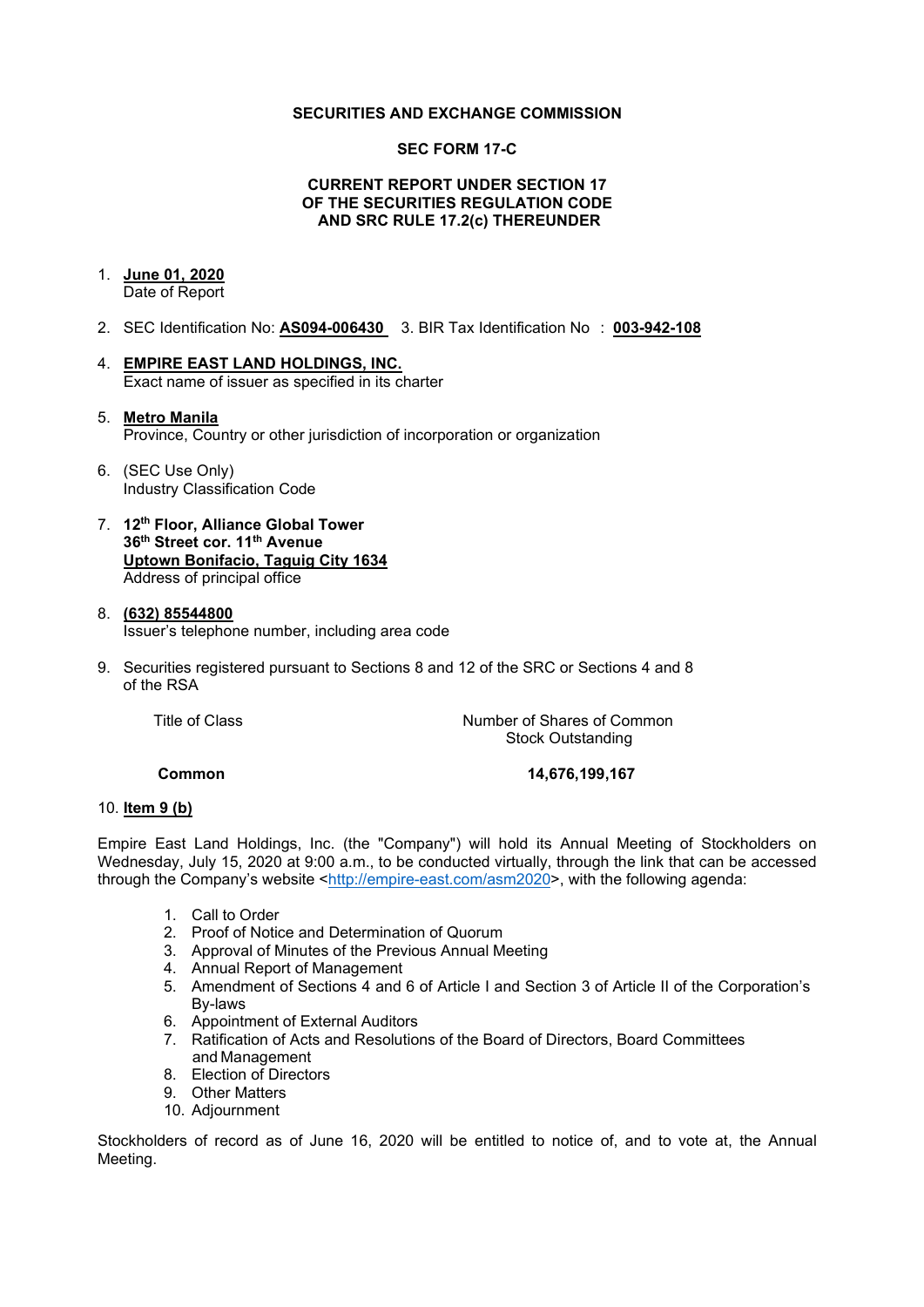#### **SIGNATURE**

Pursuant to the requirements of The Securities Regulation Code, the Issuer has duly caused this report to be signed on its behalf by the undersigned hereunto duly authorized.

# **EMPIRE EAST LAND HOLDINGS, INC.**

By:

 **EVELYN G. CACHO** Senior Vice President and Corporate Information Officer June 01, 2020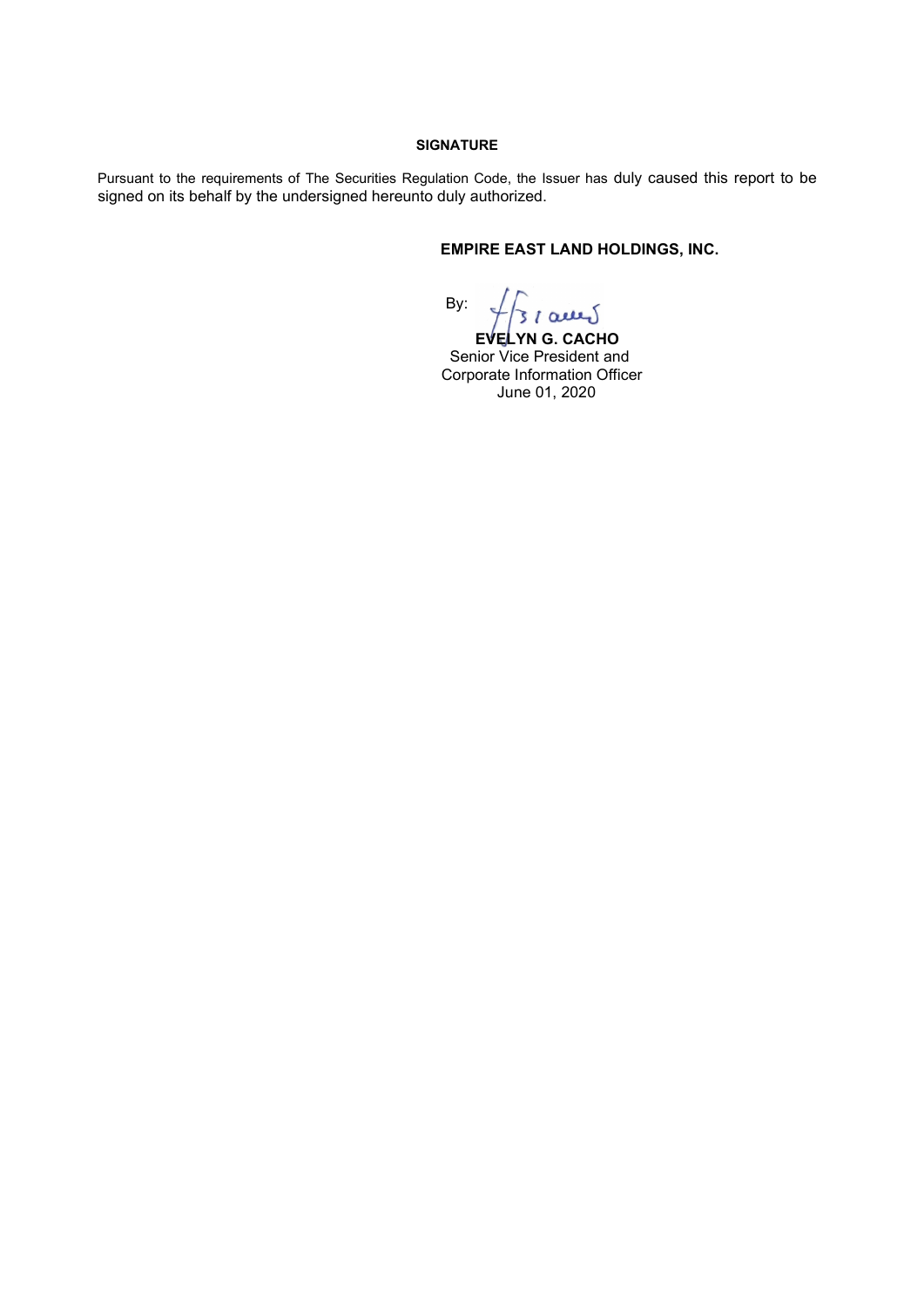# **SECURITIES AND EXCHANGE COMMISSION SEC FORM 17-C**

### **CURRENT REPORT UNDER SECTION 17 OF THE SECURITIES REGULATION CODE AND SRC RULE 17.2(c) THEREUNDER**

| 1. Date of Report (Date of earliest event reported)<br>Jun 1, 2020                                                                   |                                                                             |  |  |  |
|--------------------------------------------------------------------------------------------------------------------------------------|-----------------------------------------------------------------------------|--|--|--|
| 2. SEC Identification Number                                                                                                         |                                                                             |  |  |  |
| AS094-006430                                                                                                                         |                                                                             |  |  |  |
| 3. BIR Tax Identification No.                                                                                                        |                                                                             |  |  |  |
| 003-942-108                                                                                                                          |                                                                             |  |  |  |
| 4. Exact name of issuer as specified in its charter                                                                                  |                                                                             |  |  |  |
| EMPIRE EAST LAND HOLDINGS, INC.                                                                                                      |                                                                             |  |  |  |
| 5. Province, country or other jurisdiction of incorporation                                                                          |                                                                             |  |  |  |
| <b>Metro Manila</b>                                                                                                                  |                                                                             |  |  |  |
| 6. Industry Classification Code(SEC Use Only)                                                                                        |                                                                             |  |  |  |
| 7. Address of principal office                                                                                                       |                                                                             |  |  |  |
| 12th Floor, Alliance Global Tower 36th Street cor. 11th Avenue Uptown Bonifacio,<br><b>Taguig City</b><br><b>Postal Code</b><br>1634 |                                                                             |  |  |  |
| 8. Issuer's telephone number, including area code                                                                                    |                                                                             |  |  |  |
| (632) 85544800                                                                                                                       |                                                                             |  |  |  |
| 9. Former name or former address, if changed since last report                                                                       |                                                                             |  |  |  |
| N/A                                                                                                                                  |                                                                             |  |  |  |
| 10. Securities registered pursuant to Sections 8 and 12 of the SRC or Sections 4 and 8 of the RSA                                    |                                                                             |  |  |  |
| <b>Title of Each Class</b>                                                                                                           | Number of Shares of Common Stock Outstanding and Amount of Debt Outstanding |  |  |  |
| Common                                                                                                                               | 14,676,199,167                                                              |  |  |  |
| 11. Indicate the item numbers reported herein                                                                                        |                                                                             |  |  |  |
| Item $9(b)$                                                                                                                          |                                                                             |  |  |  |

The Exchange does not warrant and holds no responsibility for the veracity of the facts and representations contained in all corporate disclosures, including financial reports. All data contained herein are prepared and submitted by the disclosing party to the Exchange, and are disseminated solely for purposes of information. Any questions on the data contained herein should be addressed directly to the Corporate Information Officer of the disclosing party.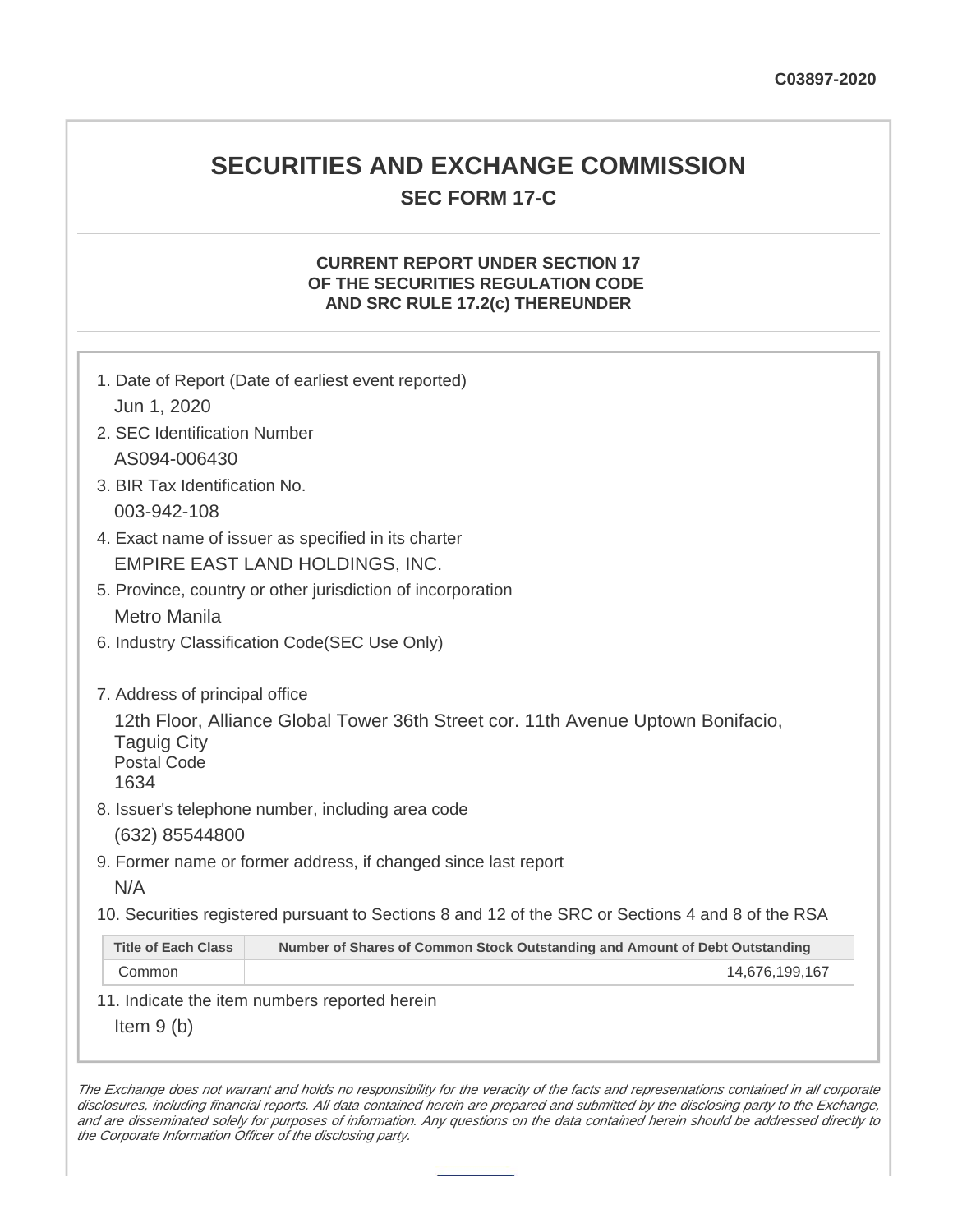

# **Empire East Land Holdings, Inc. ELI**

**PSE Disclosure Form 7-1 - Notice of Annual or Special Stockholders' Meeting References: SRC Rule 17 (SEC Form 17-C) and Sections 7 and 4.4 of the Revised Disclosure Rules**

**Subject of the Disclosure**

2020 Annual Stockholders' Meeting

**Background/Description of the Disclosure**

Agenda for Annual Stockholders' Meeting on July 15, 2020 with record date of June 16, 2020.

## **Type of Meeting**

- **☑** Annual
- D Special

| Date of Approval by<br><b>Board of Directors</b> | Jun 1, 2020                                                                                                                                                                                                                                                                                                                                                                                                                                                                                   |  |  |
|--------------------------------------------------|-----------------------------------------------------------------------------------------------------------------------------------------------------------------------------------------------------------------------------------------------------------------------------------------------------------------------------------------------------------------------------------------------------------------------------------------------------------------------------------------------|--|--|
| Date of Stockholders'<br><b>Meeting</b>          | Jul 15, 2020                                                                                                                                                                                                                                                                                                                                                                                                                                                                                  |  |  |
| <b>Time</b>                                      | $9:00$ AM                                                                                                                                                                                                                                                                                                                                                                                                                                                                                     |  |  |
| Venue                                            | To be conducted virtually, via http://empire-east.com/asm2020 which may be accessed through<br>the Company's website                                                                                                                                                                                                                                                                                                                                                                          |  |  |
| <b>Record Date</b>                               | Jun 16, 2020                                                                                                                                                                                                                                                                                                                                                                                                                                                                                  |  |  |
| Agenda                                           | 1. Call to Order<br>2. Proof of Notice and Determination of Quorum<br>3. Approval of Minutes of the Previous Annual Meeting<br>4. Annual Report of Management<br>5. Amendment of Sections 4 and 6 of Article I and Section 3 of Article II of the Corporation's<br>By-laws<br>6. Appointment of External Auditors<br>7. Ratification of Acts and Resolutions of the Board of Directors, Board Committees and<br>Management<br>8. Election of Directors<br>9. Other Matters<br>10. Adjournment |  |  |

**Inclusive Dates of Closing of Stock Transfer Books**